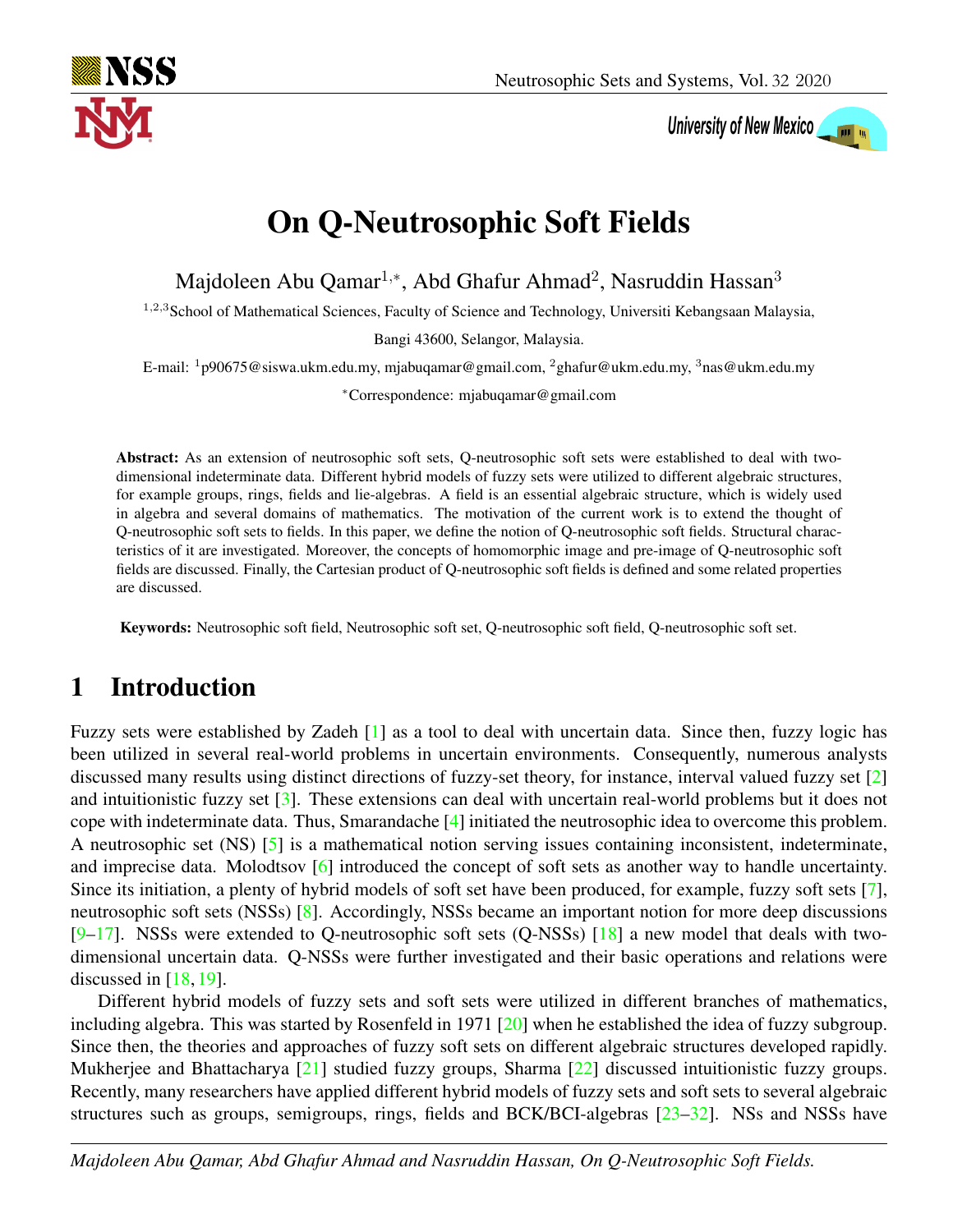received more attention in studying the algebraic structure of set theories dealing with uncertainty. Cetkin and Aygun [\[33\]](#page-13-1) established the concept of neutrosophic subgroup. Bera and Mahapatra introduced the notion of neutrosophic soft group [\[34\]](#page-13-2), neutrosophic soft fields [\[35\]](#page-13-3). Moreover, two-dimensional hybrid models of fuzzy sets and soft sets were also applied to different algebraic structures. Solairaju and Nagarajan [\[36\]](#page-13-4) introduced the notion of Q-fuzzy groups. Thiruveni and Solairaju defined the concept of neutrosophic Q-fuzzy subgroup [\[37\]](#page-13-5), while Rasuli [\[38\]](#page-13-6) established the notion of Q-fuzzy subring and anti Q-fuzzy subring. The concept of Q-NSSs was also implemented in the theories of groups and rings [\[39,](#page-13-7) [40\]](#page-13-8).

Inspired by the above works and to utilize Q-NSSs to different algebraic structures, in the current paper, we continue the work presented in [\[41\]](#page-13-9) about Q-neutrosophic soft fields (Q-NSFs) and investigate some of its structural characteristics; we give some theorems that simplifies the main definition, also we discuss the intersection and union of two Q-NSFs . The concepts of homomorphic image and pre-image of Q-NSFs are investigated. Also, we discuss the Cartesian product of Q-NSFs and discuss some related properties.

#### 2 Preliminaries

In this section, we recall the basic definitions related to this work.

**Definition 2.1** ( [\[18\]](#page-12-7)). Let X be a universal set, Q be a nonempty set and  $A \subseteq E$  be a set of parameters. Let  $\mu^l QNS(X)$  be the set of all multi Q-NSs on X with dimension  $l = 1$ . A pair  $(\Gamma_Q, A)$  is called a Q-NSS over X, where  $\Gamma_Q: A \to \mu^l QNS(X)$  is a mapping, such that  $\Gamma_Q(e) = \phi$  if  $e \notin A$ .

**Definition 2.2** ( [\[19\]](#page-12-8)). The union of two Q-NSSs (Γ<sub>Q</sub>, A) and ( $\Psi$ <sub>Q</sub>, B) is the Q-NSS ( $\Lambda$ <sub>Q</sub>, C) written as  $(\Gamma_Q, A) \cup (\Psi_Q, B) = (\Lambda_Q, C)$ , where  $C = A \cup B$  and for all  $c \in C$ ,  $(x, q) \in X \times Q$ , the truth-membership, indeterminacy-membership and falsity-membership of  $(\Lambda_Q, C)$  are as follows:

$$
T_{\Lambda_Q(c)}(x,q) = \begin{cases} T_{\Gamma_Q(c)}(x,q) & \text{if } c \in A - B, \\ T_{\Psi_Q(c)}(x,q) & \text{if } c \in B - A, \\ \max\{T_{\Gamma_Q(c)}(x,q), T_{\Psi_Q(c)}(x,q)\} & \text{if } c \in A \cap B, \end{cases}
$$

$$
I_{\Lambda_Q(c)}(x,q) = \begin{cases} I_{\Gamma_Q(c)}(x,q) & \text{if } c \in A - B, \\ I_{\Psi_Q(c)}(x,q) & \text{if } c \in B - A, \\ \min\{I_{\Gamma_Q(c)}(x,q), I_{\Psi_Q(c)}(x,q)\} & \text{if } c \in A \cap B, \end{cases}
$$

$$
F_{\Lambda_Q(c)}(x,q) = \begin{cases} F_{\Gamma_Q(c)}(x,q) & \text{if } c \in A - B, \\ F_{\Psi_Q(c)}(x,q) & \text{if } c \in B - A, \\ \min\{F_{\Gamma_Q(c)}(x,q), F_{\Psi_Q(c)}(x,q)\} & \text{if } c \in A \cap B. \end{cases}
$$

**Definition 2.3** ( [\[19\]](#page-12-8)). The intersection of two Q-NSSs ( $\Gamma_Q$ , A) and ( $\Psi_Q$ , B) is the Q-NSS ( $\Lambda_Q$ , C) written as  $(\Gamma_Q, A) \cap (\Psi_Q, B) = (\Lambda_Q, C)$ , where  $C = A \cap B$  and for all  $c \in C$  and  $(x, q) \in X \times Q$  the truth-membership,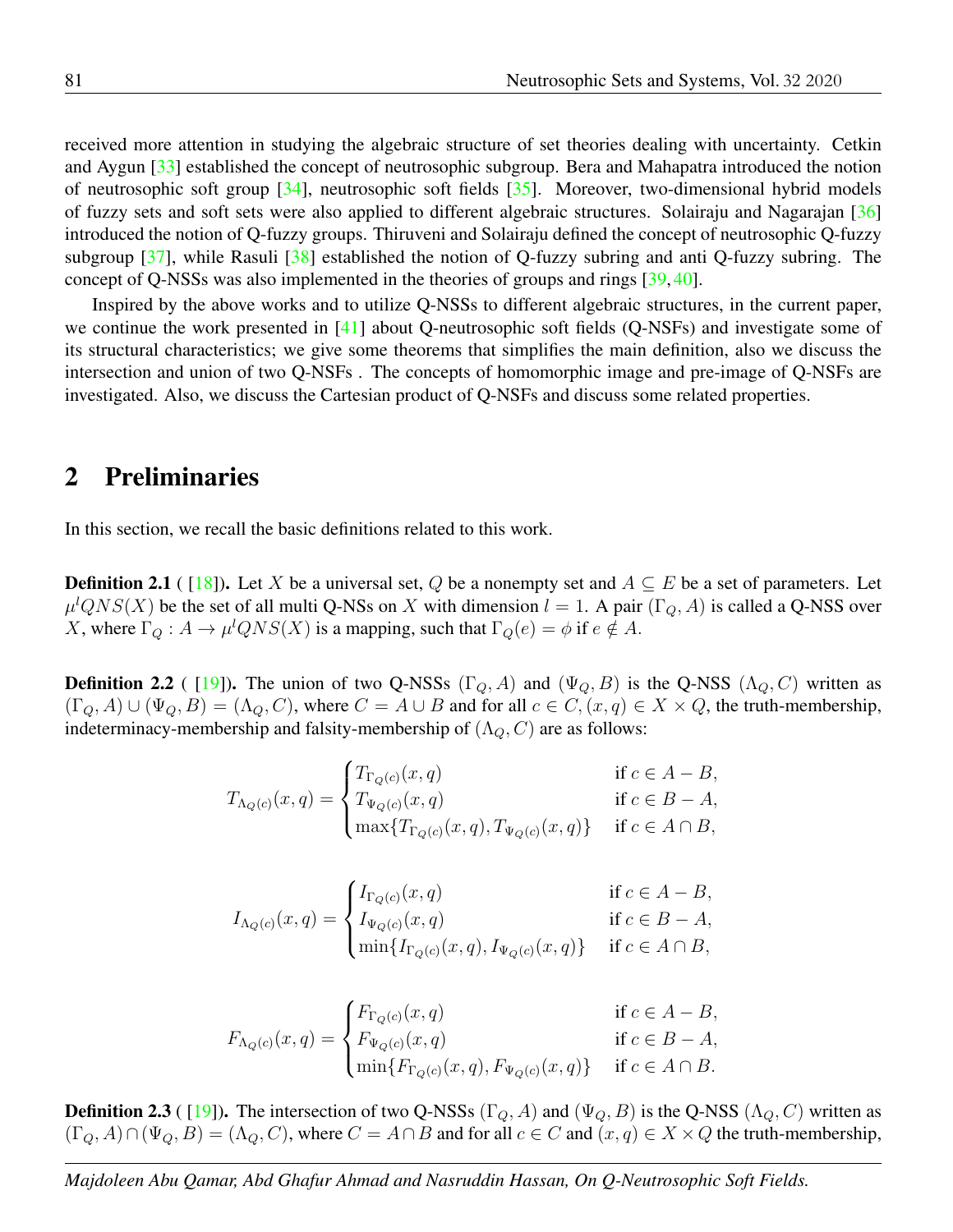indeterminacy-membership and falsity-membership of  $(\Lambda_Q, C)$  are as follows:

$$
T_{\Lambda_Q(c)}(x,q) = \min\{T_{\Gamma_Q(c)}(x,q), T_{\Psi_Q(c)}(x,q)\},
$$
  
\n
$$
I_{\Lambda_Q(c)}(x,q) = \max\{I_{\Gamma_Q(c)}(x,q), I_{\Psi_Q(c)}(x,q)\},
$$
  
\n
$$
F_{\Lambda_Q(c)}(x,q) = \max\{F_{\Gamma_Q(c)}(x,q), F_{\Psi_Q(c)}(x,q)\}.
$$

#### 3 Q-Neutrosophic Soft Fields

In this section, we define the notion of Q-NSF and discuss several related properties.

**Definition 3.1.** Let  $(\Gamma_Q, A)$  be a Q-NSS over a field  $(F, +, .)$ . Then,  $(\Gamma_Q, A)$  is said to be a Q-NSF over  $(F, +, \cdot)$  if for all  $e \in A$ ,  $\Gamma_Q(e)$  is a Q-neutrosophic subfield of  $(F, +, \cdot)$ , where  $\Gamma_Q(e)$  is a mapping given by  $\Gamma_{Q}(e) : F \times Q \rightarrow [0, 1]^{3}.$ 

**Definition 3.2.** Let  $(F, +, \cdot)$  be a field and  $(\Gamma_Q, A)$  be a Q-NSS over  $(F, +, \cdot)$ . Then,  $(\Gamma_Q, A)$  is called a Q-NSF over  $(F, +, \cdot)$  if for all  $x, y \in F, q \in Q$  and  $e \in A$  it satisfies:

- 1.  $T_{\Gamma_Q(e)}(x+y,q) \ge \min \left\{ T_{\Gamma_Q(e)}(x,q), T_{\Gamma_Q(e)}(y,q) \right\}, I_{\Gamma_Q(e)}(x+y,q) \le \max \left\{ I_{\Gamma_Q(e)}(x,q), I_{\Gamma_Q(e)}(y,q) \right\}$ and  $F_{\Gamma_Q(e)}(x+y,q) \le \max\left\{F_{\Gamma_Q(e)}(x,q), F_{\Gamma_Q(e)}(y,q)\right\}.$
- 2.  $T_{\Gamma_Q(e)}(-x, q) \geq T_{\Gamma_Q(e)}(x, q), I_{\Gamma_Q(e)}(-x, q) \leq I_{\Gamma_Q(e)}(x, q)$  and  $F_{\Gamma_Q(e)}(-x, q) \leq F_{\Gamma_Q(e)}(x, q)$ .
- 3.  $T_{\Gamma_Q(e)}(x,y,q) \ge \min\left\{T_{\Gamma_Q(e)}(x,q), T_{\Gamma_Q(e)}(y,q)\right\}, I_{\Gamma_Q(e)}(x,y,q) \le \max\left\{I_{\Gamma_Q(e)}(x,q), I_{\Gamma_Q(e)}(y,q)\right\}$  and  $F_{\Gamma_Q(e)}(x,y,q) \le \max\big\{F_{\Gamma_Q(e)}(x,q), F_{\Gamma_Q(e)}(y,q)\big\}.$
- 4.  $T_{\Gamma_Q(e)}(x^{-1}, q) \ge T_{\Gamma_Q(e)}(x, q), I_{\Gamma_Q(e)}(x^{-1}, q) \le I_{\Gamma_Q(e)}(x, q)$  and  $F_{\Gamma_Q(e)}(x^{-1}, q) \le F_{\Gamma_Q(e)}(x, q)$ .

**Example 3.3.** Let  $F = (\mathbb{R}, +, .)$  be the field of real numbers and  $A = \mathbb{N}$  the set of natural numbers be the parametric set. Define a Q-NSS ( $\Gamma_Q$ , A) as follows for  $q \in Q$ ,  $x \in \mathbb{R}$  and  $m \in \mathbb{N}$ 

$$
T_{\Gamma_Q(m)}(x,q) = \begin{cases} 0 & \text{if } x \text{ is rational} \\ \frac{1}{9m} & \text{if } x \text{ is irrational} \end{cases},
$$

$$
I_{\Gamma_Q(m)}(x,q) = \begin{cases} 1 - \frac{1}{3m} & \text{if } x \text{ is rational} \\ 0 & \text{if } x \text{ is irrational} \end{cases},
$$

$$
F_{\Gamma_Q(m)}(x,q) = \begin{cases} 1 + \frac{3}{m} & \text{if } x \text{ is rational} \\ 0 & \text{if } x \text{ is irrational} \end{cases}.
$$

It is clear that  $(\Gamma_O, \mathbb{N})$  is a Q-NSF over F.

**Proposition 3.4.** Let  $(\Gamma_Q, A)$  be a Q-NSF over  $(F, +, .)$ . Then, for the additive identity  $0_F$  and the multiplica*tive identity*  $1_F$ *, for all*  $x \in F$ *,*  $q \in Q$  *and*  $e \in A$  *the following hold* 

*1.*  $T_{\Gamma_{\Omega}(e)}(0_{F}, q) \geq T_{\Gamma_{\Omega}(e)}(x, q), I_{\Gamma_{\Omega}(e)}(0_{F}, q) \leq I_{\Gamma_{\Omega}(e)}(x, q)$  and  $F_{\Gamma_{\Omega}(e)}(0_{F}, q) \leq F_{\Gamma_{\Omega}(e)}(x, q)$ .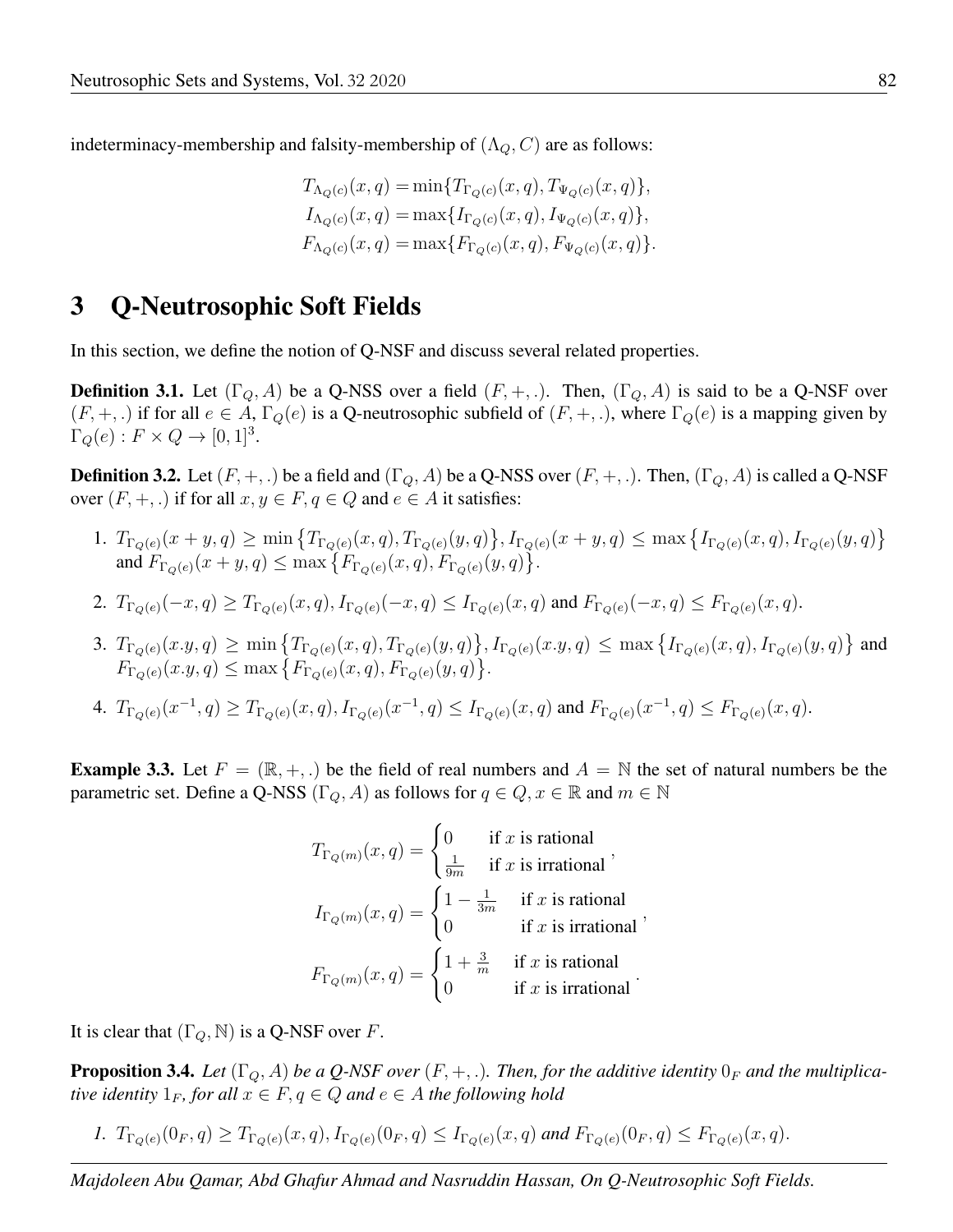2.  $T_{\Gamma_Q(e)}(1_F, q) \geq T_{\Gamma_Q(e)}(x, q), I_{\Gamma_Q(e)}(1_F, q) \leq I_{\Gamma_Q(e)}(x, q)$  and  $F_{\Gamma_Q(e)}(1_F, q) \leq F_{\Gamma_Q(e)}(x, q),$  for  $x \neq 0_F$ . *3.*  $T_{\Gamma_Q(e)}(0_F, q) \geq T_{\Gamma_Q(e)}(1_F, q), I_{\Gamma_Q(e)}(0_F, q) \leq I_{\Gamma_Q(e)}(1_F, q)$  and  $F_{\Gamma_Q(e)}(0_F, q) \leq F_{\Gamma_Q(e)}(1_F, q)$ . *Proof.*  $\forall x \in F, q \in Q$  and  $e \in A$ 1.  $T_{\Gamma_Q(e)}(0_F, q) = T_{\Gamma_Q(e)}(x - x, q) \ge \min \{ T_{\Gamma_Q(e)}(x, q), T_{\Gamma_Q(e)}(x, q) \} = T_{\Gamma_Q(e)}(x, q),$  $I_{\Gamma_Q(e)}(0_F, q) = I_{\Gamma_Q(e)}(x - x, q) \le \max\left\{I_{\Gamma_Q(e)}(x, q), I_{\Gamma_Q(e)}(x, q)\right\} = I_{\Gamma_Q(e)}(x, q),$  $F_{\Gamma_Q(e)}(0_F, q) = F_{\Gamma_Q(e)}(x - x, q) \le \max\left\{F_{\Gamma_Q(e)}(x, q), F_{\Gamma_Q(e)}(x, q)\right\} = F_{\Gamma_Q(e)}(x, q).$ 2.  $T_{\Gamma_Q(e)}(1_F, q) = T_{\Gamma_Q(e)}(x.x^{-1}, q) \ge \min \{ T_{\Gamma_Q(e)}(x, q), T_{\Gamma_Q(e)}(x, q) \} = T_{\Gamma_Q(e)}(x, q),$  $I_{\Gamma_Q(e)}(1_F, q) = I_{\Gamma_Q(e)}(x.x^{-1}, q) \le \max\left\{I_{\Gamma_Q(e)}(x, q), I_{\Gamma_Q(e)}(x, q)\right\} = I_{\Gamma_Q(e)}(x, q),$  $F_{\Gamma_Q(e)}(1_F, q) = F_{\Gamma_Q(e)}(x.x^{-1}, q) \le \max\left\{F_{\Gamma_Q(e)}(x, q), F_{\Gamma_Q(e)}(x, q)\right\} = F_{\Gamma_Q(e)}(x, q).$ 

3. Follows directly by applying 1.

**Theorem 3.5.** A Q-NSS  $(\Gamma_Q, A)$  over the field  $(F, +, .)$  is a Q-NSF if and only if for all  $x, y \in F, q \in Q$  and  $e \in A$ 

- *1.*  $T_{\Gamma_Q(e)}(x-y,q) \ge \min \left\{ T_{\Gamma_Q(e)}(x,q), T_{\Gamma_Q(e)}(y,q) \right\}, I_{\Gamma_Q(e)}(x-y,q) \le \max \left\{ I_{\Gamma_Q(e)}(x,q),$  $I_{\Gamma_Q(e)}(y,q) \}, F_{\Gamma_Q(e)}(x-y,q) \le \max \{ F_{\Gamma_Q(e)}(x,q), F_{\Gamma_Q(e)}(y,q) \}.$
- 2.  $T_{\Gamma_Q(e)}(x.y^{-1},q) \ge \min \left\{ T_{\Gamma_Q(e)}(x,q), T_{\Gamma_Q(e)}(y,q) \right\}, I_{\Gamma_Q(e)}(x.y^{-1},q) \le \max \left\{ I_{\Gamma_Q(e)}(x,q),$  $I_{\Gamma_Q(e)}(y,q) \}, F_{\Gamma_Q(e)}(x,y^{-1}, q) \le \max \{ F_{\Gamma_Q(e)}(x,q), F_{\Gamma_Q(e)}(y,q) \}.$

*Proof.* Suppose that  $(\Gamma_Q, A)$  is a Q-NSF over  $(F, +, .)$ . Then,

$$
T_{\Gamma_Q(e)}(x-y,q) \ge \min \left\{ T_{\Gamma_Q(e)}(x,q), T_{\Gamma_Q(e)}(-y,q) \right\} \ge \min \left\{ T_{\Gamma_Q(e)}(x,q), T_{\Gamma_Q(e)}(y,q) \right\},
$$
  
\n
$$
I_{\Gamma_Q(e)}(x-y,q) \le \max \left\{ I_{\Gamma_Q(e)}(x,q), I_{\Gamma_Q(e)}(-y,q) \right\} \le \max \left\{ I_{\Gamma_Q(e)}(x,q), I_{\Gamma_Q(e)}(y,q) \right\},
$$
  
\n
$$
F_{\Gamma_Q(e)}(x-y,q) \le \max \left\{ F_{\Gamma_Q(e)}(x,q), F_{\Gamma_Q(e)}(-y,q) \right\} \le \max \left\{ F_{\Gamma_Q(e)}(x,q), F_{\Gamma_Q(e)}(y,q) \right\}.
$$

Also,

$$
T_{\Gamma_Q(e)}(x.y^{-1},q) \ge \min\left\{T_{\Gamma_Q(e)}(x,q), T_{\Gamma_Q(e)}(y^{-1},q)\right\} \ge \min\left\{T_{\Gamma_Q(e)}(x,q), T_{\Gamma_Q(e)}(y,q)\right\},
$$
  
\n
$$
I_{\Gamma_Q(e)}(x.y^{-1},q) \le \max\left\{I_{\Gamma_Q(e)}(x,q), I_{\Gamma_Q(e)}(y^{-1},q)\right\} \le \max\left\{I_{\Gamma_Q(e)}(x,q), I_{\Gamma_Q(e)}(y,q)\right\},
$$
  
\n
$$
F_{\Gamma_Q(e)}(x.y^{-1},q) \le \max\left\{F_{\Gamma_Q(e)}(x,q), F_{\Gamma_Q(e)}(y^{-1},q)\right\} \le \max\left\{F_{\Gamma_Q(e)}(x,q), F_{\Gamma_Q(e)}(y,q)\right\}
$$

Conversely, Suppose that conditions 1 and 2 are satisfied. We show that for each  $e \in A$ ,  $(\Gamma_Q, A)$  is a Q-neutrosophic subfield

$$
T_{\Gamma_Q(e)}(-x,q) = T_{\Gamma_Q(e)}(0_F - x, q) \ge \min \left\{ T_{\Gamma_Q(e)}(0_F, q), T_{\Gamma_Q(e)}(x, q) \right\}
$$
  
\n
$$
\ge \min \left\{ T_{\Gamma_Q(e)}(x,q), T_{\Gamma_Q(e)}(x,q) \right\} = T_{\Gamma_Q(e)}(x,q),
$$
  
\n
$$
I_{\Gamma_Q(e)}(-x,q) = I_{\Gamma_Q(e)}(0_F - x, q) \le \max \left\{ I_{\Gamma_Q(e)}(0_F, q), I_{\Gamma_Q(e)}(x,q) \right\}
$$
  
\n
$$
\le \max \left\{ I_{\Gamma_Q(e)}(x,q), I_{\Gamma_Q(e)}(x,q) \right\} = I_{\Gamma_Q(e)}(x,q),
$$
  
\n
$$
F_{\Gamma_Q(e)}(-x,q) = F_{\Gamma_Q(e)}(0_F - x, q) \le \max \left\{ F_{\Gamma_Q(e)}(0_F, q), F_{\Gamma_Q(e)}(x,q) \right\}
$$
  
\n
$$
\le \max \left\{ F_{\Gamma_Q(e)}(x,q), F_{\Gamma_Q(e)}(x,q) \right\} = F_{\Gamma_Q(e)}(x,q)
$$

*Majdoleen Abu Qamar, Abd Ghafur Ahmad and Nasruddin Hassan, On Q-Neutrosophic Soft Fields.*

 $\Box$ 

.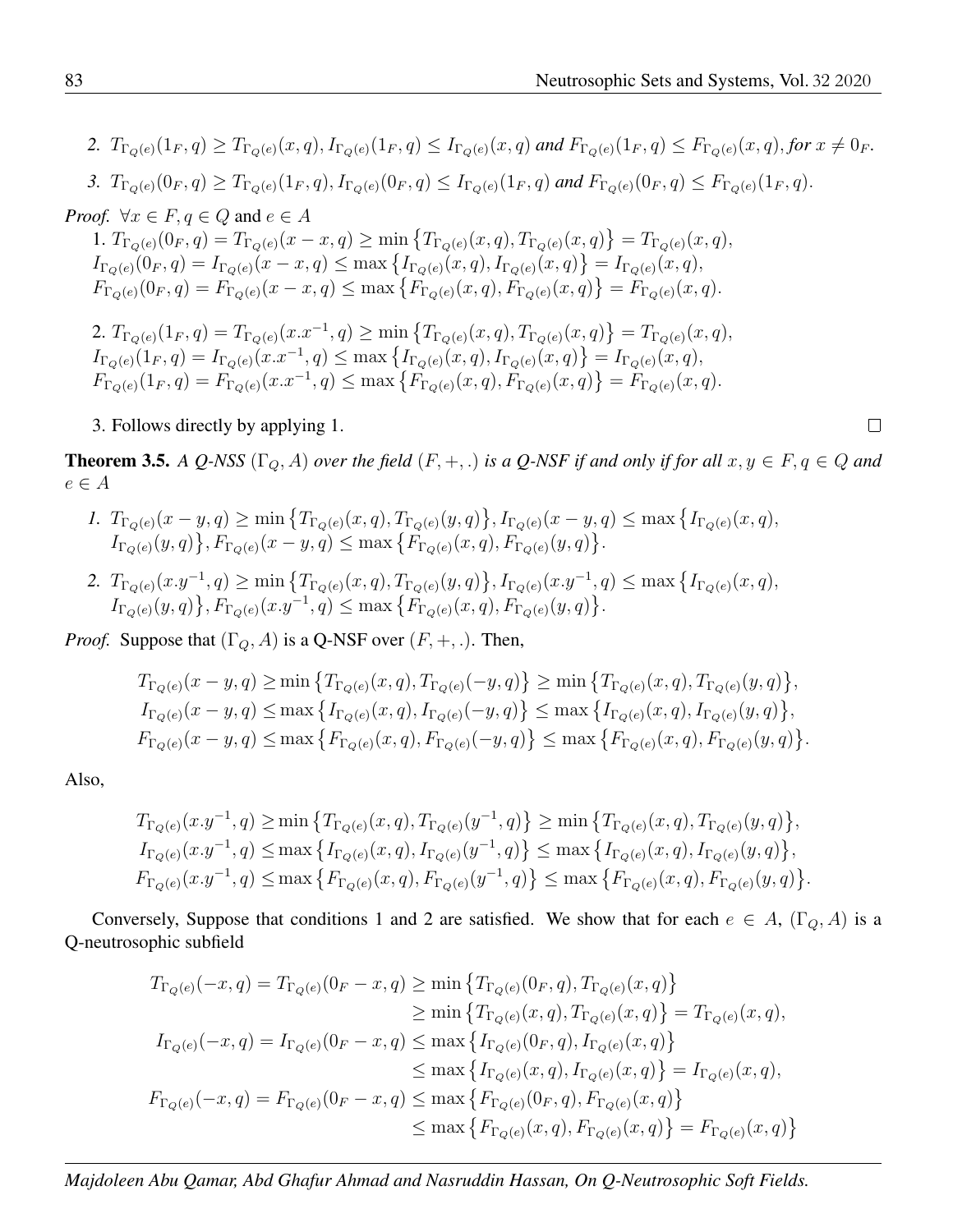also,

$$
T_{\Gamma_Q(e)}(x+y,q) = T_{\Gamma_Q(e)}(x - (-y), q) \ge \min \left\{ T_{\Gamma_Q(e)}(x,q), T_{\Gamma_Q(e)}(y,q) \right\},
$$
  
\n
$$
I_{\Gamma_Q(e)}(x+y,q) = I_{\Gamma_Q(e)}(x - (-y), q) \le \max \left\{ I_{\Gamma_Q(e)}(x,q), I_{\Gamma_Q(e)}(y,q) \right\},
$$
  
\n
$$
F_{\Gamma_Q(e)}(x+y,q) = F_{\Gamma_Q(e)}(x - (-y), q) \le \max \left\{ F_{\Gamma_Q(e)}(x,q), F_{\Gamma_Q(e)}(y,q) \right\}.
$$

Next,

$$
T_{\Gamma_Q(e)}(x^{-1}, q) = T_{\Gamma_Q(e)}(1_F.x^{-1}, q) \ge \min \left\{ T_{\Gamma_Q(e)}(1_F, q), T_{\Gamma_Q(e)}(x, q) \right\}
$$
  
\n
$$
\ge \min \left\{ T_{\Gamma_Q(e)}(x, q), T_{\Gamma_Q(e)}(x, q) \right\} = T_{\Gamma_Q(e)}(x, q),
$$
  
\n
$$
I_{\Gamma_Q(e)}(x^{-1}, q) = I_{\Gamma_Q(e)}(1_F.x^{-1}, q) \le \max \left\{ I_{\Gamma_Q(e)}(1_F, q), I_{\Gamma_Q(e)}(x, q) \right\}
$$
  
\n
$$
\le \max \left\{ I_{\Gamma_Q(e)}(x, q), I_{\Gamma_Q(e)}(x, q) \right\} = I_{\Gamma_Q(e)}(x, q),
$$
  
\n
$$
F_{\Gamma_Q(e)}(x^{-1}, q) = F_{\Gamma_Q(e)}(1_F.x^{-1}, q) \le \max \left\{ F_{\Gamma_Q(e)}(1_F, q), F_{\Gamma_Q(e)}(x, q) \right\}
$$
  
\n
$$
\le \max \left\{ F_{\Gamma_Q(e)}(x, q), F_{\Gamma_Q(e)}(x, q) \right\} = F_{\Gamma_Q(e)}(x, q)
$$

and

$$
T_{\Gamma_Q(e)}(x,y,q) = T_{\Gamma_Q(e)}(x(y^{-1})^{-1},q) \ge \min\left\{T_{\Gamma_Q(e)}(x,q), T_{\Gamma_Q(e)}(y,q)\right\},
$$
  
\n
$$
I_{\Gamma_Q(e)}(x,y,q) = I_{\Gamma_Q(e)}(x(y^{-1})^{-1},q) \le \max\left\{I_{\Gamma_Q(e)}(x,q), I_{\Gamma_Q(e)}(y,q)\right\},
$$
  
\n
$$
F_{\Gamma_Q(e)}(x,y,q) = F_{\Gamma_Q(e)}(x(y^{-1})^{-1},q) \le \max\left\{F_{\Gamma_Q(e)}(x,q), F_{\Gamma_Q(e)}(y,q)\right\}.
$$

This completes the proof.

**Theorem 3.6.** Let  $(\Gamma_Q, A)$  and  $(\Psi_Q, B)$  be two Q-NSFs over  $(F, +, \cdot)$ . Then,  $(\Gamma_Q, A) \cap (\Psi_Q, B)$  is also Q-NSF *over*  $(F, +, .).$ 

*Proof.* Let  $(\Gamma_Q, A) \cap (\Psi_Q, B) = (\Lambda_Q, A \cap B)$ . Now,  $\forall x, y \in F, q \in Q$  and  $e \in A \cap B$ ,

$$
T_{\Lambda_Q(e)}(x - y, q) = \min \left\{ T_{\Gamma_Q(e)}(x - y, q), T_{\Psi_Q(e)}(x - y, q) \right\}
$$
  
\n
$$
\geq \min \left\{ \min \left\{ T_{\Gamma_Q(e)}(x, q), T_{\Gamma_Q(e)}(y, q) \right\}, \min \left\{ T_{\Psi_Q(e)}(x, q), T_{\Psi_Q(e)}(y, q) \right\} \right\}
$$
  
\n
$$
= \min \left\{ \min \left\{ T_{\Gamma_Q(e)}(x, q), T_{\Psi_Q(e)}(x, q) \right\}, \min \left\{ T_{\Gamma_Q(e)}(y, q), T_{\Psi_Q(e)}(y, q) \right\} \right\}
$$
  
\n
$$
= \min \left\{ T_{\Lambda_Q(e)}(x, q), T_{\Lambda_Q(e)}(y, q) \right\},
$$

also,

$$
I_{\Lambda_Q(e)}(x-y,q) = \max \Big\{ I_{\Gamma_Q(e)}(x-y,q), I_{\Psi_Q(e)}(x-y,q) \Big\}
$$
  
\n
$$
\leq \max \Big\{ \max \Big\{ I_{\Gamma_Q(e)}(x,q), I_{\Gamma_Q(e)}(y,q) \Big\}, \max \Big\{ I_{\Psi_Q(e)}(x,q), I_{\Psi_Q(e)}(y,q) \Big\} \Big\}
$$
  
\n
$$
= \max \Big\{ \max \Big\{ I_{\Gamma_Q(e)}(x,q), I_{\Psi_Q(e)}(x,q) \Big\}, \max \Big\{ I_{\Gamma_Q(e)}(y,q), I_{\Psi_Q(e)}(y,q) \Big\} \Big\}
$$
  
\n
$$
= \max \Big\{ I_{\Lambda_Q(e)}(x,q), I_{\Lambda_Q(e)}(y,q) \Big\},
$$

 $\Box$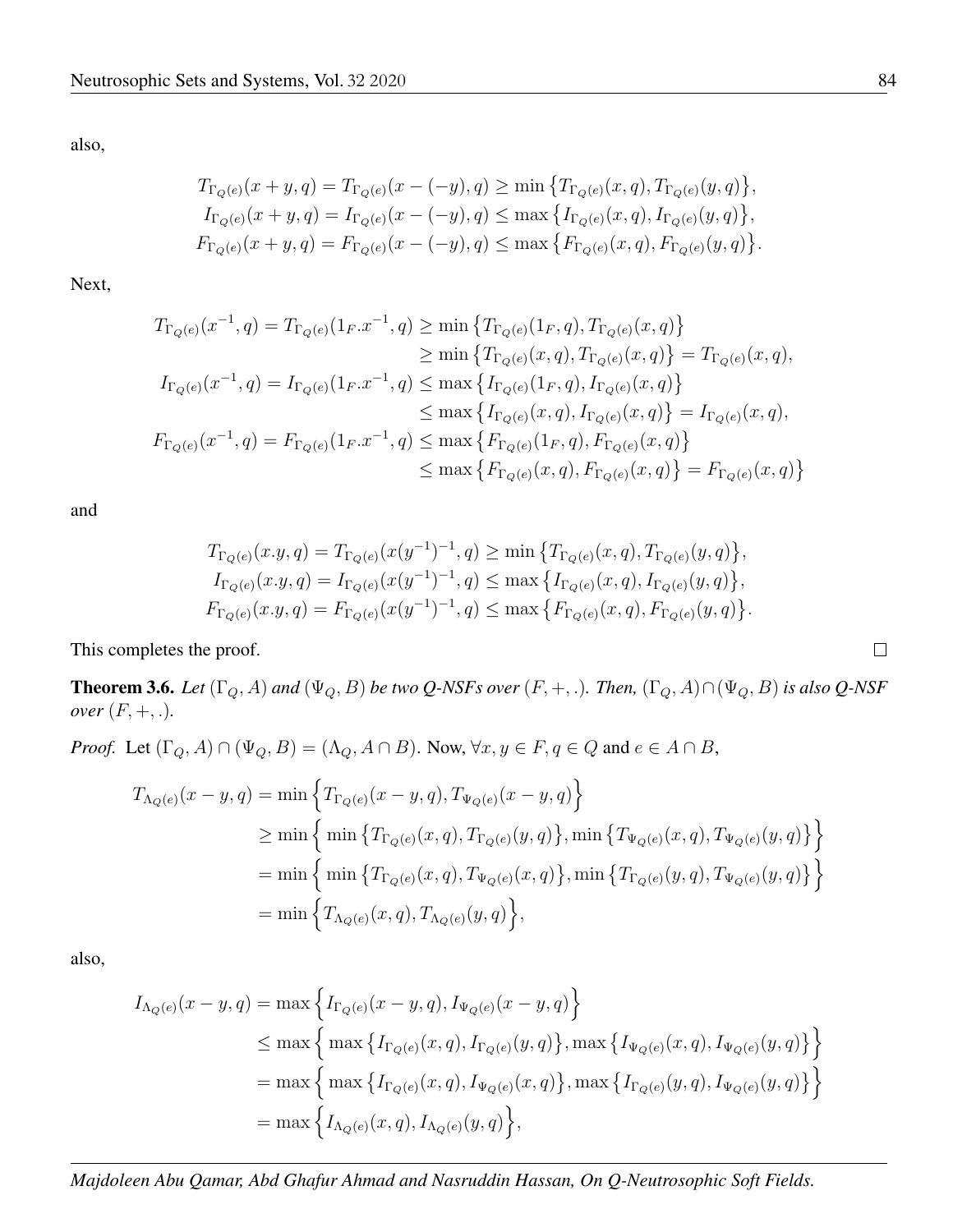similarly,  $F_{\Lambda_Q(e)}(x-y,q)\leq \max\left\{F_{\Lambda_Q(e)}(x,q),F_{\Lambda_Q(e)}(y,q)\right\}$ . Next,

$$
T_{\Lambda_Q(e)}(x.y^{-1},q) = \min \left\{ T_{\Gamma_Q(e)}(x.y^{-1},q), T_{\Psi_Q(e)}(x.y^{-1},q) \right\}
$$
  
\n
$$
\geq \min \left\{ \min \left\{ T_{\Gamma_Q(e)}(x,q), T_{\Gamma_Q(e)}(y,q) \right\}, \min \left\{ T_{\Psi_Q(e)}(x,q), T_{\Psi_Q(e)}(y,q) \right\} \right\}
$$
  
\n
$$
= \min \left\{ \min \left\{ T_{\Gamma_Q(e)}(x,q), T_{\Psi_Q(e)}(x,q) \right\}, \min \left\{ T_{\Gamma_Q(e)}(y,q), T_{\Psi_Q(e)}(y,q) \right\} \right\}
$$
  
\n
$$
= \min \left\{ T_{\Lambda_Q(e)}(x,q), T_{\Lambda_Q(e)}(y,q) \right\},
$$

also,

$$
I_{\Lambda_Q(e)}(x.y^{-1},q) = \max \left\{ I_{\Gamma_Q(e)}(x.y^{-1},q), I_{\Psi_Q(e)}(x.y^{-1},q) \right\}
$$
  
\n
$$
\leq \max \left\{ \max \left\{ I_{\Gamma_Q(e)}(x,q), I_{\Gamma_Q(e)}(y,q) \right\}, \max \left\{ I_{\Psi_Q(e)}(x,q), I_{\Psi_Q(e)}(y,q) \right\} \right\}
$$
  
\n
$$
= \max \left\{ \max \left\{ I_{\Gamma_Q(e)}(x,q), I_{\Psi_Q(e)}(x,q) \right\}, \max \left\{ I_{\Gamma_Q(e)}(y,q), I_{\Psi_Q(e)}(y,q) \right\} \right\}
$$
  
\n
$$
= \max \left\{ I_{\Lambda_Q(e)}(x,q), I_{\Lambda_Q(e)}(y,q) \right\}
$$

similarly, we can show  $F_{\Lambda_Q(e)}(x,y^{-1},q)\leq \max\left\{F_{\Lambda_Q(e)}(x,q),F_{\Lambda_Q(e)}(y,q)\right\}$ . This completes the proof.  $\Box$ 

**Remark 3.7.** For two Q-NSFs  $(\Gamma_Q, A)$  and  $(\Psi_Q, B)$  over  $(F, +, .)$ ,  $(\Gamma_Q, A) \cup (\Psi_Q, B)$  is not generally a Q-NSF.

For example, let  $F = (\mathbb{Q}, +, .), E = 2\mathbb{Z}$ . Consider two Q-NSFs  $(\Gamma_Q, E)$  and  $(\Psi_Q, E)$  over F as follows: for  $x \in \mathbb{Q}, q \in Q$  and  $m \in \mathbb{Z}$ 

$$
T_{\Gamma_Q(4m)}(x,q) = \begin{cases} 0.50 & \text{if } x = 4tm, \exists t \in \mathbb{Z}, \\ 0 & \text{otherwise}, \end{cases}
$$
  

$$
I_{\Gamma_Q(4m)}(x,q) = \begin{cases} 0 & \text{if } x = 4tm, \exists t \in \mathbb{Z}, \\ 0.25 & \text{otherwise}, \end{cases}
$$
  

$$
F_{\Gamma_Q(4m)}(x,q) = \begin{cases} 0.40 & \text{if } x = 4tm, \exists t \in \mathbb{Z}, \\ 0.10 & \text{otherwise}, \end{cases}
$$

and

$$
T_{\Psi_Q(4m)}(x,q) = \begin{cases} 0.70 & \text{if } x = 6tm, \exists t \in \mathbb{Z}, \\ 0 & \text{otherwise}, \end{cases}
$$

$$
I_{\Psi_Q(4m)}(x,q) = \begin{cases} 0 & \text{if } x = 6tm, \exists t \in \mathbb{Z}, \\ 0.50 & \text{otherwise}, \end{cases}
$$

$$
F_{\Psi_Q(4m)}(x,q) = \begin{cases} 0.20 & \text{if } x = 6tm, \exists t \in \mathbb{Z}, \\ 0.40 & \text{otherwise}. \end{cases}
$$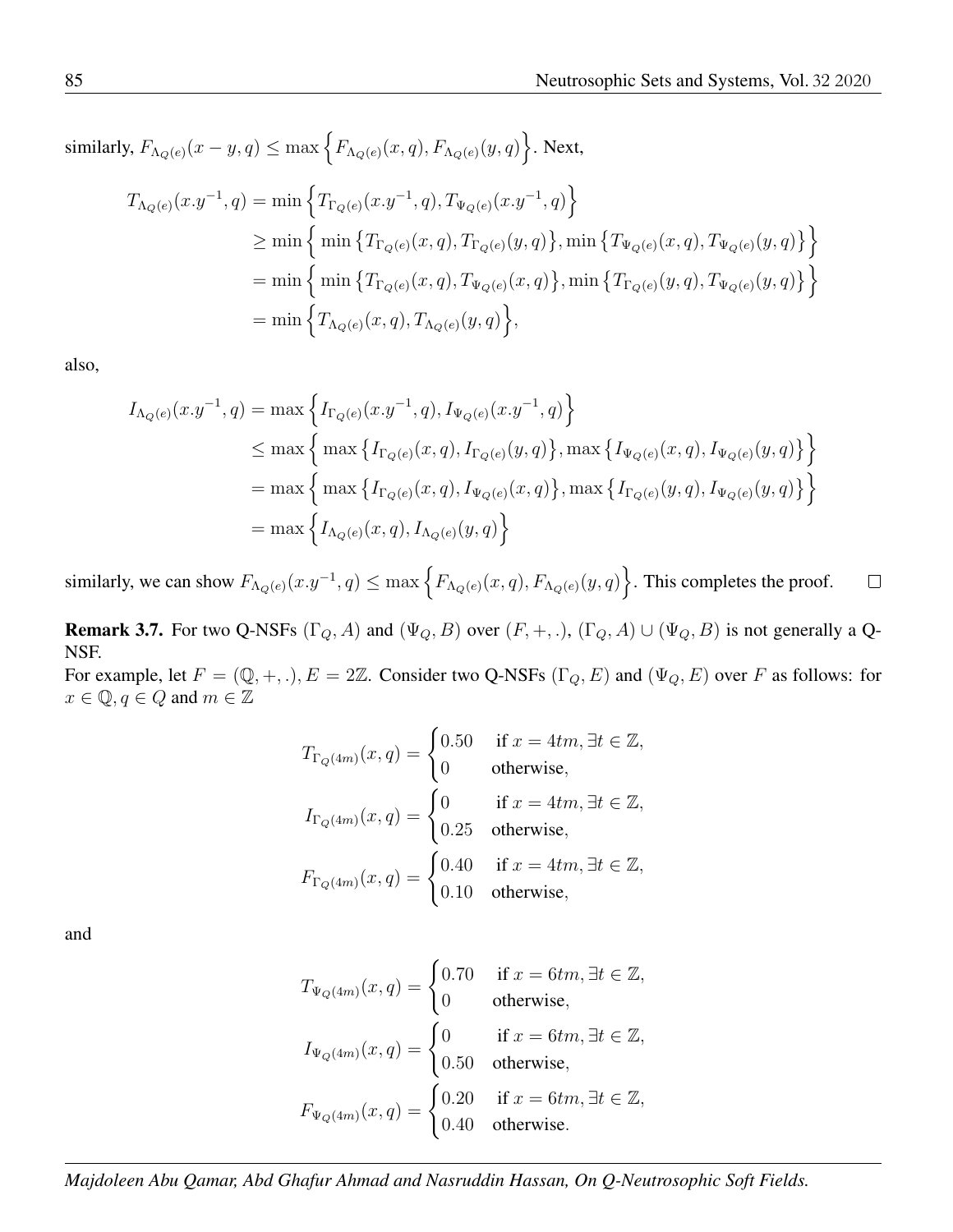Let  $(\Gamma_Q, A) \cup (\Psi_Q, B) = (\Lambda_Q, E)$ . For  $m = 2, x = 8, y = 12$  we have

$$
T_{\Lambda_Q(8)}(8-12,q) = T_{\Lambda_Q(8)}(-4,q) = \max\left\{T_{\Gamma_Q(8)}(-4,q), T_{\Psi_Q(8)}(-4,q)\right\} = \max\{0,0\} = 0
$$

and

$$
\begin{aligned}\n\min \Big\{ & T_{\Lambda_Q(8)}(8, q), T_{\Lambda_Q(8)}(12, q) \Big\} \\
&= \min \Big\{ \max \big\{ & T_{\Gamma_Q(8)}(8, q), T_{\Psi_Q(8)}(8, q) \big\}, \max \big\{ & T_{\Gamma_Q(8)}(12, q), T_{\Psi_Q(8)}(12, q) \big\} \Big\} \\
&= \min \Big\{ \max \big\{ 0.50, 0 \big\}, \max \big\{ 0, 0.7 \big\} \Big\} \\
&= \min \Big\{ 0.50, 0.70 \Big\} = 0.50.\n\end{aligned}
$$

Hence,  $T_{\Lambda_Q(8)}(8-12, q) < \min \left\{T_{\Lambda_Q(8)}(8, q), T_{\Lambda_Q(8)}(12, q)\right\}$ . Thus, the union is not a Q-NSF.

#### 4 Q-Neutrosophic Soft Homomorphism

In this section, we define the Q-neutrosophic soft function, then define the image and pre-image of a Q-NSS under a Q-neutrosophic soft function. In continuation, we introduce the notion of Q-neutrosophic soft homomorphism along with some of it's properties.

**Definition 4.1.** Let  $g: X \times Q \to Y \times Q$  and  $h: A \to B$  be two functions where A and B are parameter sets. Then, the pair  $(g, h)$  is called a Q-neutrosophic soft function from  $X \times Q$  to  $Y \times Q$ .

**Definition 4.2.** Let  $(\Gamma_Q, A)$  and  $(\Psi_Q, B)$  be two Q-NSSs defined over  $X \times Q$  and  $Y \times Q$ , respectively, and  $(g, h)$  be a Q-neutrosophic soft function from  $X \times Q$  to  $Y \times Q$ . Then,

1. The image of  $(\Gamma_Q, A)$  under  $(g, h)$ , denoted by  $(g, h)(\Gamma_Q, A)$ , is a Q-NSS over  $Y \times Q$  and is defined by:

$$
(g,h)(\Gamma_Q,A) = \left(g(\Gamma_Q), h(A)\right) = \left\{ \left\langle b, g(\Gamma_Q)(b) : b \in h(A) \right\rangle \right\},\
$$

where for all  $b \in h(A)$ ,  $y \in Y$  and  $q \in Q$ ,

$$
T_{g(\Gamma_Q)(b)}(y,q) = \begin{cases} \max_{g(x,q)=(y,q)} \max_{h(a)=b} [T_{\Gamma_Q(a)}(x,q)] & \text{if } (x,q) \in g^{-1}(y,q), \\ 0 & \text{otherwise,} \end{cases}
$$
  
\n
$$
I_{g(\Gamma_Q)(b)}(y,q) = \begin{cases} \min_{g(x,q)=(y,q)} \min_{h(a)=b} [I_{\Gamma_Q(a)}(x,q)] & \text{if } (x,q) \in g^{-1}(y,q), \\ 1 & \text{otherwise,} \end{cases}
$$
  
\n
$$
F_{g(\Gamma_Q)(b)}(y,q) = \begin{cases} \min_{g(x,q)=(y,q)} \min_{h(a)=b} [F_{\Gamma_Q(a)}(x,q)] & \text{if } (x,q) \in g^{-1}(y,q), \\ 1 & \text{otherwise,} \end{cases}
$$

2. The preimage of  $(\Psi_Q, B)$  under  $(g, h)$ , denoted by  $(g, h)^{-1}(\Psi_Q, B)$ , is a Q-NSS over X and is defined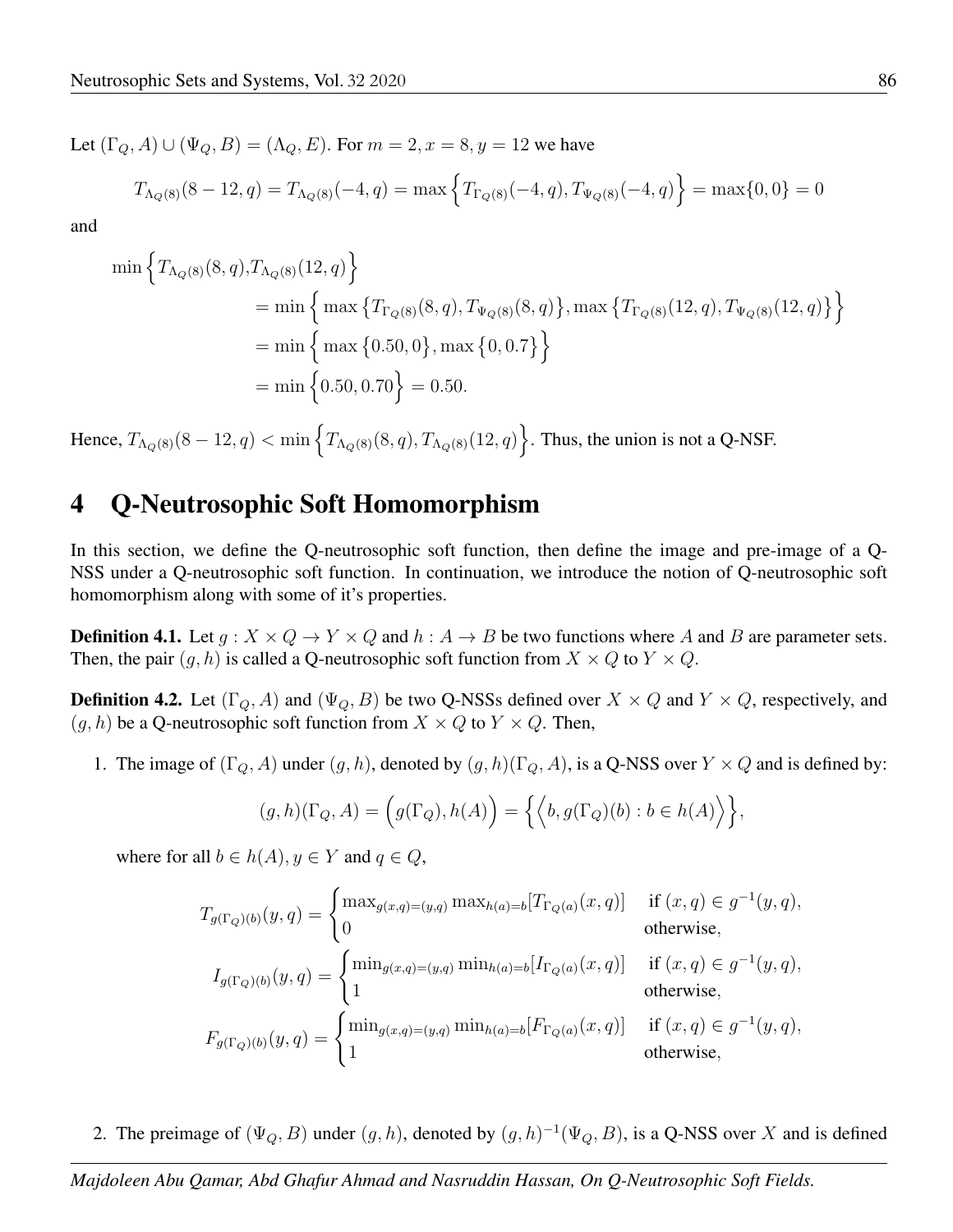by:

$$
(g,h)^{-1}(\Psi_Q, B) = \left(g^{-1}(\Psi_Q), h^{-1}(B)\right) = \left\{ \left\langle a, g^{-1}(\Psi_Q)(a) : a \in h^{-1}(B) \right\rangle \right\},\
$$

where for all  $a \in h^{-1}(B)$ ,  $x \in X$  and  $q \in Q$ ,

$$
T_{g^{-1}(\Psi_Q)(a)}(x,q) = T_{\Psi_Q[h(a)]}(g(x,q)),
$$
  
\n
$$
I_{g^{-1}(\Psi_Q)(a)}(x,q) = I_{\Psi_Q[h(a)]}(g(x,q)),
$$
  
\n
$$
F_{g^{-1}(\Psi_Q)(a)}(x,q) = F_{\Psi_Q[h(a)]}(g(x,q)).
$$

If g and h are injective (surjective), then  $(q, h)$  is injective (surjective).

**Definition 4.3.** Let  $(g, h)$  be a Q-neutrosophic soft function from  $X \times Q$  to  $Y \times Q$ . If g is a homomorphism from  $X \times Q$  to  $Y \times Q$ , then  $(g, h)$  is said to be a Q-neutrosophic soft homomorphism. If g is an isomorphism from  $X \times Q$  to  $Y \times Q$  and h is a one-to-one mapping from A to B, then  $(g, h)$  is said to be a Q-neutrosophic soft isomorphism.

**Example 4.4.** Let  $A = \mathbb{N}$  (the set of natural numbers) be the parametric set and  $F = (\mathbb{Z}_5, +, .)$  be a field. Define a Q-NSS ( $\Gamma_Q$ , A) as follows, for any  $a \in A$ ,  $q \in Q$  and  $x \in \mathbb{Z}_5$ ,

$$
T_{\Gamma_Q(a)}(x,q) = \begin{cases} 0 & \text{if } x \in \{\bar{1}, \bar{3}\} \\ \frac{1}{3a} & \text{if } x \in \{\bar{0}, \bar{2}, \bar{4}\} \end{cases},
$$

$$
I_{\Gamma_Q(a)}(x,q) = \begin{cases} 1 - \frac{1}{a} & \text{if } x \in \{\bar{1}, \bar{3}\} \\ 0 & \text{if } x \in \{\bar{0}, \bar{2}, \bar{4}\} \end{cases},
$$

$$
F_{\Gamma_Q(a)}(x,q) = \begin{cases} \frac{3}{a+1} & \text{if } x \in \{\bar{1}, \bar{3}\} \\ 0 & \text{if } x \in \{\bar{0}, \bar{2}, \bar{4}\} \end{cases}.
$$

Now, let  $g : \mathbb{Z}_5 \times Q \to \mathbb{Z}_5 \times Q$  and  $h : \mathbb{N} \to \mathbb{N}$  be given by  $g(x,q) = 3x + 1$  and  $h(a) = a^2$ . Then for  $b \in \mathbb{N}^2, y \in 3\mathbb{Z}_5 + 1$ , the image of  $(\Gamma_Q, A)$  under  $(g, h)$  as follows :

$$
T_{g(\Gamma_Q)(b)}(y, q) = \begin{cases} 0 & \text{if } y \in \{\bar{0}, \bar{2}, \bar{4}\} \\ \frac{1}{3\sqrt{b}} & \text{if } y \in \{\bar{1}, \bar{3}\} \end{cases},
$$
  

$$
I_{g(\Gamma_Q)(b)}(y, q) = \begin{cases} 1 - \frac{1}{\sqrt{b}} & \text{if } y \in \{\bar{0}, \bar{2}, \bar{4}\} \\ 0 & \text{if } y \in \{\bar{1}, \bar{3}\} \end{cases},
$$
  

$$
F_{g(\Gamma_Q)(b)}(y, q) = \begin{cases} \frac{1}{1 + \sqrt{b}} & \text{if } y \in \{\bar{0}, \bar{2}, \bar{4}\} \\ 0 & \text{if } y \in \{\bar{1}, \bar{3}\} \end{cases}.
$$

**Theorem 4.5.** Let  $(\Gamma_Q, A)$  be a Q-NSF over  $F_1$  and  $(g, h) : F_1 \times Q \to F_2 \times Q$  be a Q-neutrosophic soft *homomorphism. Then,*  $(g, h)(\Gamma_Q, A)$  *is a Q-NSF over*  $F_2$ .

*Proof.* Let  $b \in h(A)$  and  $y_1, y_2 \in F_2$ . For  $g^{-1}(y_1, q) = \phi$  or  $g^{-1}(y_2, q) = \phi$ , the proof is straight forward.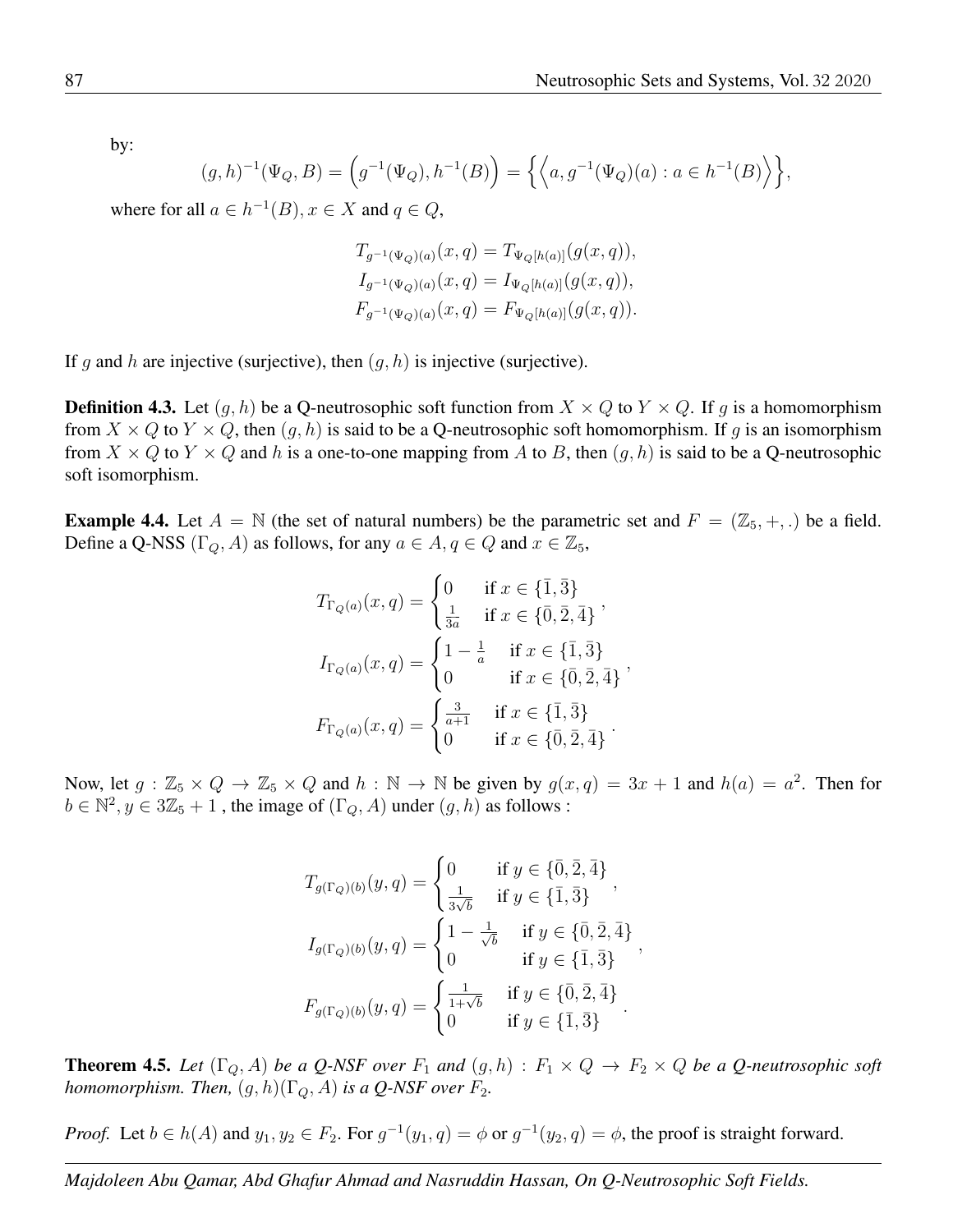So, assume there exists  $x_1, x_2 \in F_1$  such that  $g(x_1, q) = (y_1, q)$  and  $g(x_2, q) = (y_2, q)$ . Then,

$$
T_{g(\Gamma_Q)(b)}(y_1 - y_2, q) = \max_{g(x,q)=(y_1-y_2,q) h(a)=b} \left[ T_{\Gamma_Q(a)}(x, q) \right]
$$
  
\n
$$
\geq \max_{h(a)=b} \left[ T_{\Gamma_Q(a)}(x_1 - x_2, q) \right]
$$
  
\n
$$
\geq \max_{h(a)=b} \left[ \min \left\{ T_{\Gamma_Q(a)}(x_1, q), T_{\Gamma_Q(a)}(-x_2, q) \right\} \right]
$$
  
\n
$$
\geq \max_{h(a)=b} \left[ \min \left\{ T_{\Gamma_Q(a)}(x_1, q), T_{\Gamma_Q(a)}(x_2, q) \right\} \right]
$$
  
\n
$$
= \min \left\{ \max_{h(a)=b} \left[ T_{\Gamma_Q(a)}(x_1, q) \right], \max_{h(a)=b} \left[ T_{\Gamma_Q(a)}(x_2, q) \right] \right\}
$$

$$
T_{g(\Gamma_Q)(b)}(y_1 \cdot y_2^{-1}, q) = \max_{g(x,q)=(y_1 \cdot y_2^{-1}, q) h(a) = b} \left[ T_{\Gamma_Q(a)}(x, q) \right]
$$
  
\n
$$
\geq \max_{h(a) = b} \left[ T_{\Gamma_Q(a)}(x_1 \cdot x_2^{-1}, q) \right]
$$
  
\n
$$
\geq \max_{h(a) = b} \left[ \min \left\{ T_{\Gamma_Q(a)}(x_1, q), T_{\Gamma_Q(a)}(x_2^{-1}, q) \right\} \right]
$$
  
\n
$$
\geq \max_{h(a) = b} \left[ \min \left\{ T_{\Gamma_Q(a)}(x_1, q), T_{\Gamma_Q(a)}(x_2, q) \right\} \right]
$$
  
\n
$$
= \min \left\{ \max_{h(a) = b} \left[ T_{\Gamma_Q(a)}(x_1, q) \right], \max_{h(a) = b} \left[ T_{\Gamma_Q(a)}(x_2, q) \right] \right\}
$$

Since, the inequality is satisfied for each  $x_1, x_2 \in F_1$ , satisfying  $g(x_1, q) = (y_1, q)$  and  $g(x_2, q) = (y_2, q)$ . Then,

$$
T_{g(\Gamma_Q)(b)}(y_1 - y_2, q) \ge \min\left\{\max_{g(x_1, q) = (y_1, q)} \max_{h(a) = b} \left[T_{\Gamma_Q(a)}(x_1, q)\right], \max_{g(x_2, q) = (y_1, q)} \max_{h(a) = b} \left[T_{\Gamma_Q(a)}(x_2, q)\right]\right\}
$$

$$
= \min\left\{T_{g(\Gamma_Q)(b)}(y_1, q), T_{g(\Gamma_Q)(b)}(y_2, q)\right\}.
$$

$$
T_{g(\Gamma_Q)(b)}(y_1 \cdot y_2^{-1}, q) \ge \min \left\{ \max_{g(x_1, q) = (y_1, q) \; h(a) = b} \left[ T_{\Gamma_Q(a)}(x_1, q) \right], \max_{g(x_2, q) = (y_1, q) \; h(a) = b} \left[ T_{\Gamma_Q(a)}(x_2, q) \right] \right\}
$$
  
=  $\min \left\{ T_{g(\Gamma_Q)(b)}(y_1, q), T_{g(\Gamma_Q)(b)}(y_2, q) \right\}.$ 

Similarly, we show that

$$
I_{g(\Gamma_Q)(b)}(y_1 - y_2, q) \le \max \left\{ I_{g(\Gamma_Q)(b)}(y_1, q), I_{g(\Gamma_Q)(b)}(y_2, q) \right\},
$$
  
\n
$$
I_{g(\Gamma_Q)(b)}(y_1, y_2^{-1}, q) \le \max \left\{ I_{g(\Gamma_Q)(b)}(y_1, q), I_{g(\Gamma_Q)(b)}(y_2, q) \right\},
$$
  
\n
$$
F_{g(\Gamma_Q)(b)}(y_1 - y_2, q) \le \max \left\{ F_{g(\Gamma_Q)(b)}(y_1, q), F_{g(\Gamma_Q)(b)}(y_2, q) \right\},
$$
  
\n
$$
F_{g(\Gamma_Q)(b)}(y_1, y_2^{-1}, q) \le \max \left\{ F_{g(\Gamma_Q)(b)}(y_1, q), F_{g(\Gamma_Q)(b)}(y_2, q) \right\}.
$$

 $\Box$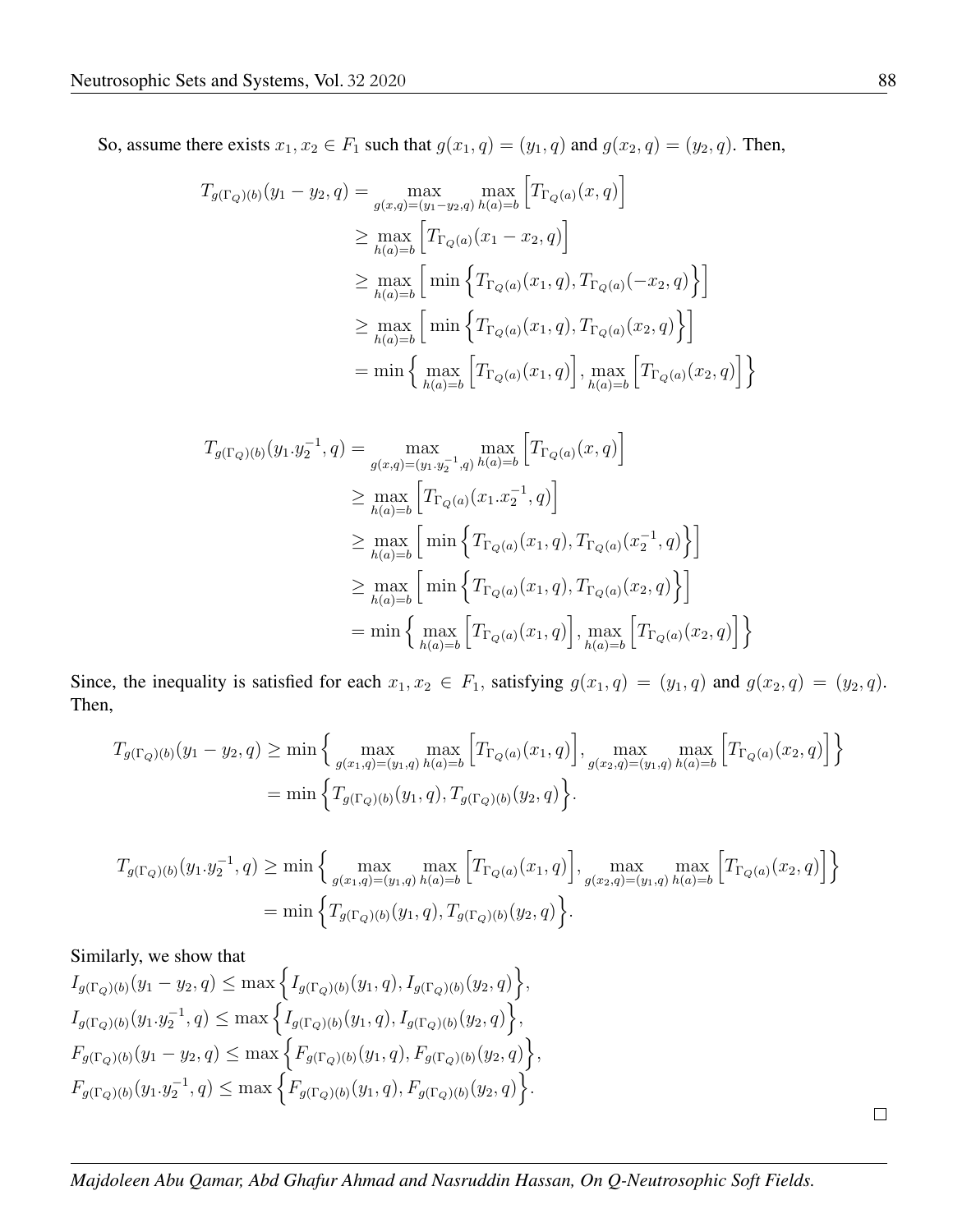**Theorem 4.6.** Let  $(\Psi_Q, B)$  be a Q-NSF over  $F_2$  and  $(g, h)$  be a Q-neutrosophic soft homomorphism from  $F_1 \times Q$  *to*  $F_2 \times Q$ *. Then,*  $(g, h)^{-1}(\Psi_Q, B)$  *is a Q-NSF over over*  $F_1$ *.* 

*Proof.* For  $a \in h^{-1}(B)$  and  $x_1, x_2 \in F_1$ , we have

$$
T_{g^{-1}(\Psi_Q)(a)}(x_1 - x_2, q) = T_{\Psi_Q[h(a)]}(g(x_1 - x_2, q))
$$
  
\n
$$
= T_{\Psi_Q[h(a)]}(g(x_1, q) - g(x_2, q))
$$
  
\n
$$
\geq \min \left\{ T_{\Psi_Q[h(a)]}(g(x_1, q)), T_{\Psi_Q[h(a)]}(-g(x_2, q)) \right\}
$$
  
\n
$$
\geq \min \left\{ T_{\Psi_Q[h(a)]}(g(x_1, q)), T_{\Psi_Q[h(a)]}(g(x_2, q)) \right\}
$$
  
\n
$$
= \min \left\{ T_{g^{-1}(\Psi_Q)(a)}(x_1, q), T_{g^{-1}(\Psi_Q)(a)}(x_2, q) \right\}
$$

and

$$
T_{g^{-1}(\Psi_Q)(a)}(x_1.x_2^{-1}, q) = T_{\Psi_Q[h(a)]}(g(x_1.x_2^{-1}, q))
$$
  
\n
$$
= T_{\Psi_Q[h(a)]}(g(x_1, q).g(x_2^{-1}, q))
$$
  
\n
$$
\geq \min \left\{ T_{\Psi_Q[h(a)]}(g(x_1, q)), T_{\Psi_Q[h(a)]}(g(x_2, q)^{-1}) \right\}
$$
  
\n
$$
\geq \min \left\{ T_{\Psi_Q[h(a)]}(g(x_1, q)), T_{\Psi_Q[h(a)]}(g(x_2, q)) \right\}
$$
  
\n
$$
= \min \left\{ T_{g^{-1}(\Psi_Q)(a)}(x_1, q), T_{g^{-1}(\Psi_Q)(a)}(x_2, q) \right\}
$$

Similarly, we can obtain

$$
I_{g^{-1}(\Psi_Q)(a)}(x_1 - x_2, q) \le \max \left\{ I_{g^{-1}(\Psi_Q)(a)}(x_1, q), I_{g^{-1}(\Psi_Q)(a)}(x_2, q) \right\},
$$
  
\n
$$
I_{g^{-1}(\Psi_Q)(a)}(x_1 x_2^{-1}, q) \le \max \left\{ I_{g^{-1}(\Psi_Q)(a)}(x_1, q), I_{g^{-1}(\Psi_Q)(a)}(x_2, q) \right\},
$$
  
\n
$$
F_{g^{-1}(\Psi_Q)(a)}(x_1 - x_2, q) \le \max \left\{ F_{g^{-1}(\Psi_Q)(a)}(x_1, q), F_{g^{-1}(\Psi_Q)(a)}(x_2, q) \right\},
$$
  
\n
$$
F_{g^{-1}(\Psi_Q)(a)}(x_1 x_2^{-1}, q) \le \max \left\{ F_{g^{-1}(\Psi_Q)(a)}(x_1, q), F_{g^{-1}(\Psi_Q)(a)}(x_2, q) \right\}.
$$

Thus, the theorem is proved.

#### 5 Cartesian Product of Q-Neutrosophic Soft Fields

In this section, we define the Cartesian product of Q-NSFs and prove that it is also a Q-NSF.

**Definition 5.1.** Let  $(\Gamma_Q, A)$  and  $(\Psi_Q, B)$  be two Q-NSFs over  $(F_1, +, \cdot)$  and  $(F_2, +, \cdot)$ , respectively. Then, their Cartesian product  $(\Lambda_Q, A \times B) = (\Gamma_Q, A) \times (\Psi_Q, B)$ , where  $\Lambda_Q(a, b) = \Gamma_Q(a) \times \Psi_Q(b)$  for  $(a, b) \in A \times B$ . Analytically, for  $x \in F_1, y \in F_2$  and  $q \in Q$ 

$$
\Lambda_Q(a,b) = \left\{ \left\langle \big((x,y),q\big), T_{\Lambda_Q(a,b)}\big((x,y),q\big), I_{\Lambda_Q(a,b)}\big((x,y),q\big), F_{\Lambda_Q(a,b)}\big((x,y),q\big) \right\rangle \right\}, \text{ where}
$$

*Majdoleen Abu Qamar, Abd Ghafur Ahmad and Nasruddin Hassan, On Q-Neutrosophic Soft Fields.*

 $\Box$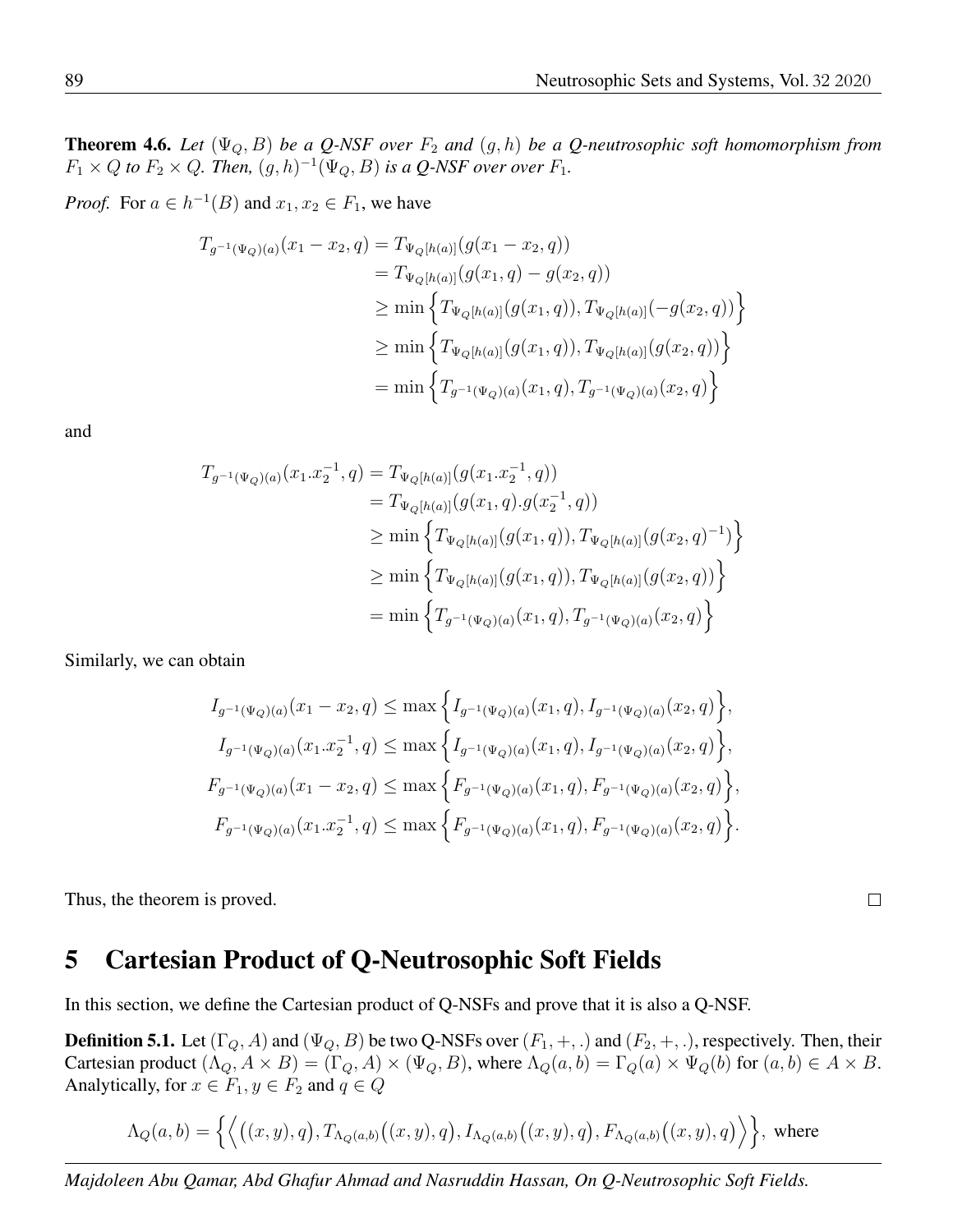$$
T_{\Lambda_Q(a,b)}((x,y),q) = \min \{ T_{\Gamma_Q(a)}(x,q), T_{\Psi_Q(b)}(y,q) \},
$$
  
\n
$$
I_{\Lambda_Q(a,b)}((x,y),q) = \max \{ I_{\Gamma_Q(a)}(x,q), I_{\Psi_Q(b)}(y,q) \},
$$
  
\n
$$
F_{\Lambda_Q(a,b)}((x,y),q) = \max \{ F_{\Gamma_Q(a)}(x,q), F_{\Psi_Q(b)}(y,q) \}.
$$

**Theorem 5.2.** Let  $(\Gamma_Q, A)$  and  $(\Psi_Q, B)$  be two Q-NSFs over  $(F_1, +, .)$  and  $(F_2, +, .)$ , respectively. Then, their *Cartesian product*  $(\Gamma_Q, A) \times (\Psi_Q, B)$  *is a Q-NSF over*  $(F_1 \times F_2)$ *.* 

*Proof.* Let  $(\Lambda_Q, A \times B) = (\Gamma_Q, A) \times (\Psi_Q, B)$ , where  $\Lambda_Q(a, b) = \Gamma_Q(a) \times \Psi_Q(b)$  for  $(a, b) \in A \times B$ . Then, for  $((x_1, y_1), q), ((x_2, y_2), q) \in (F_1 \times F_2) \times Q$  we have,

$$
T_{\Lambda_{Q}(a,b)}\Big(\big((x_1, y_1) - (x_2, y_2), q\big)\Big)
$$
  
\n
$$
= T_{\Lambda_{Q}(a,b)}\big((x_1 - x_2, y_1 - y_2), q\big)
$$
  
\n
$$
= \min \left\{T_{\Gamma_{Q}(a)}\big((x_1 - x_2), q\big), T_{\Psi_{Q}(b)}\big((y_1 - y_2), q\big)\right\}
$$
  
\n
$$
\geq \min \left\{\min \left\{T_{\Gamma_{Q}(a)}(x_1, q), T_{\Gamma_{Q}(a)}(-x_2, q)\right\}, \min \left\{T_{\Psi_{Q}(b)}(y_1, q), T_{\Psi_{Q}(b)}(-y_2, q)\right\}\right\}
$$
  
\n
$$
\geq \min \left\{\min \left\{T_{\Gamma_{Q}(a)}(x_1, q), T_{\Gamma_{Q}(a)}(x_2, q)\right\}, \min \left\{T_{\Psi_{Q}(b)}(y_1, q), T_{\Psi_{Q}(b)}(y_2, q)\right\}\right\}
$$
  
\n
$$
= \min \left\{\min \left\{T_{\Gamma_{Q}(a)}(x_1, q), T_{\Psi_{Q}(b)}(y_1, q)\right\}, \min \left\{T_{\Gamma_{Q}(a)}(x_2, q), T_{\Psi_{Q}(b)}(y_2, q)\right\}\right\}
$$
  
\n
$$
= \min \left\{T_{\Lambda_{Q}(a,b)}\big((x_1, y_1), q\big), T_{\Lambda_{Q}(a,b)}\big((x_2, y_2), q\big)\right\}
$$

also,

$$
I_{\Lambda_{Q}(a,b)}\Big(\big((x_1, y_1) - (x_2, y_2), q\big)\Big)
$$
  
\n
$$
= I_{\Lambda_{Q}(a,b)}\big((x_1 - x_2, y_1 - y_2), q\big)
$$
  
\n
$$
= \max \left\{ I_{\Gamma_{Q}(a)}\big((x_1 - x_2), q\big), I_{\Psi_{Q}(b)}\big((y_1 - y_2), q\big)\right\}
$$
  
\n
$$
\leq \max \left\{ \max \left\{ I_{\Gamma_{Q}(a)}\big(x_1, q\big), I_{\Gamma_{Q}(a)}\big(-x_2, q\big)\right\}, \max \left\{ I_{\Psi_{Q}(b)}\big(y_1, q\big), I_{\Psi_{Q}(b)}\big(-y_2, q\big)\right\} \right\}
$$
  
\n
$$
\leq \max \left\{ \max \left\{ I_{\Gamma_{Q}(a)}\big(x_1, q\big), I_{\Gamma_{Q}(a)}\big(x_2, q\big)\right\}, \max \left\{ I_{\Psi_{Q}(b)}\big(y_1, q\big), I_{\Psi_{Q}(b)}\big(y_2, q\big)\right\} \right\}
$$
  
\n
$$
= \max \left\{ \max \left\{ I_{\Gamma_{Q}(a)}\big(x_1, q\big), I_{\Psi_{Q}(b)}\big(y_1, q\big)\right\}, \max \left\{ I_{\Gamma_{Q}(a)}\big(x_2, q\big), I_{\Psi_{Q}(b)}\big(y_2, q\big)\right\} \right\}
$$
  
\n
$$
= \max \left\{ I_{\Lambda_{Q}(a,b)}\big((x_1, y_1), q\big), I_{\Lambda_{Q}(a,b)}\big((x_2, y_2), q\big)\right\},
$$

 $\text{similarity, } F_{\Lambda_Q(a,b)} \Big( \big( (x_1, y_1) - (x_2, y_2), q \big) \Big) \leq \max \Big\{ F_{\Lambda_Q(a,b)} \big( (x_1, y_1), q \big), F_{\Lambda_Q(a,b)} \big( (x_2, y_2), q \big) \Big\}.$  Next,

$$
T_{\Lambda_Q(a,b)}\Big(\big((x_1,y_1).(x_2,y_2)^{-1},q\big)\Big)
$$
  
=  $T_{\Lambda_Q(a,b)}\big((x_1.x_2^{-1},y_1.y_2^{-1}),q\big)$   
= min  $\{T_{\Gamma_Q(a)}\big((x_1.x_2^{-1}),q\big),T_{\Psi_Q(b)}\big((y_1.y_2^{-1}),q\big)\}$   
 $\geq$  min  $\Big\{\min\{T_{\Gamma_Q(a)}\big(x_1,q\big),T_{\Gamma_Q(a)}\big(x_2^{-1},q\big)\big\},\min\{T_{\Psi_Q(b)}\big(y_1,q\big),T_{\Psi_Q(b)}\big(y_2^{-1},q\big)\}\Big\}$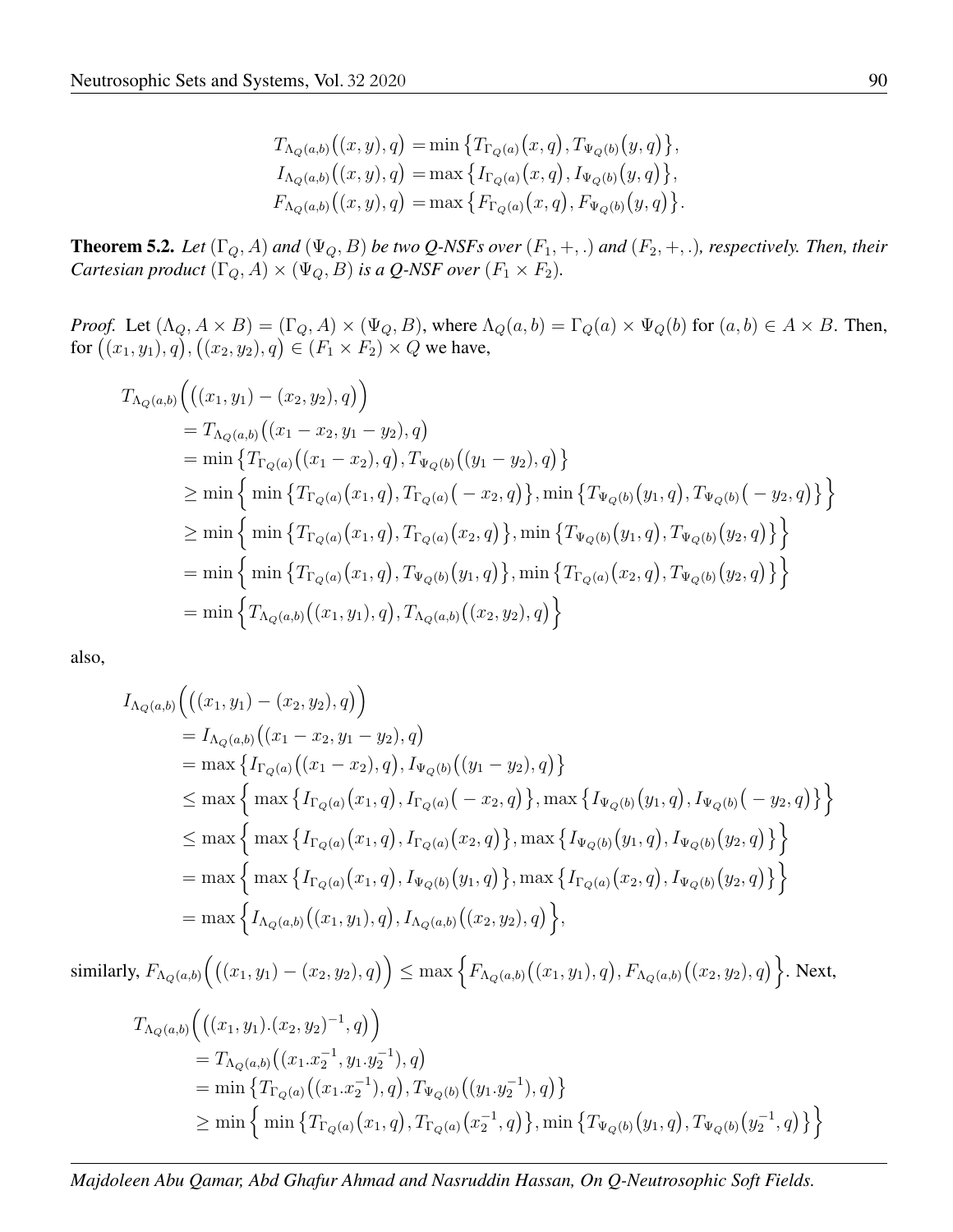$$
\geq \min \left\{ \min \left\{ T_{\Gamma_Q(a)}(x_1, q), T_{\Gamma_Q(a)}(x_2, q) \right\}, \min \left\{ T_{\Psi_Q(b)}(y_1, q), T_{\Psi_Q(b)}(y_2, q) \right\} \right\}
$$
  
= 
$$
\min \left\{ \min \left\{ T_{\Gamma_Q(a)}(x_1, q), T_{\Psi_Q(b)}(y_1, q) \right\}, \min \left\{ T_{\Gamma_Q(a)}(x_2, q), T_{\Psi_Q(b)}(y_2, q) \right\} \right\}
$$
  
= 
$$
\min \left\{ T_{\Lambda_Q(a, b)}((x_1, y_1), q), T_{\Lambda_Q(a, b)}((x_2, y_2), q) \right\},
$$

$$
I_{\Lambda_{Q}(a,b)}\Big(\big((x_1,y_1).(x_2,y_2)^{-1},q\big)\Big)
$$
  
\n
$$
= I_{\Lambda_{Q}(a,b)}\big((x_1.x_2^{-1},y_1.y_2^{-1}),q\big)
$$
  
\n
$$
= \max\left\{I_{\Gamma_{Q}(a)}\big((x_1.x_2^{-1}),q\big),I_{\Psi_{Q}(b)}\big((y_1.y_2^{-1}),q\big)\right\}
$$
  
\n
$$
\leq \max\left\{\max\left\{I_{\Gamma_{Q}(a)}\big(x_1,q\big),I_{\Gamma_{Q}(a)}\big(x_2^{-1},q\big)\right\},\max\left\{I_{\Psi_{Q}(b)}\big(y_1,q\big),I_{\Psi_{Q}(b)}\big(y_2^{-1},q\big)\right\}\right\}
$$
  
\n
$$
\leq \max\left\{\max\left\{I_{\Gamma_{Q}(a)}\big(x_1,q\big),I_{\Gamma_{Q}(a)}\big(x_2,q\big)\right\},\max\left\{I_{\Psi_{Q}(b)}\big(y_1,q\big),I_{\Psi_{Q}(b)}\big(y_2,q\big)\right\}\right\}
$$
  
\n
$$
= \max\left\{\max\left\{I_{\Gamma_{Q}(a)}\big(x_1,q\big),I_{\Psi_{Q}(b)}\big(y_1,q\big)\right\},\max\left\{I_{\Gamma_{Q}(a)}\big(x_2,q\big),I_{\Psi_{Q}(b)}\big(y_2,q\big)\right\}\right\}
$$
  
\n
$$
= \max\left\{I_{\Lambda_{Q}(a,b)}\big((x_1,y_1),q\big),I_{\Lambda_{Q}(a,b)}\big((x_2,y_2),q\big)\right\},
$$

 $\text{similarity, } \ F_{\Lambda_Q(a,b)}\Big(\big((x_1,y_1),q\big).\big((x_2,y_2)^{-1},q\big)\Big) \ \leq \ \max\Big\{F_{\Lambda_Q(a,b)}\big((x_1,y_1),q\big),F_{\Lambda_Q(a,b)}\big((x_2,y_2),q\big)\Big\}$ . This completes the proof.  $\Box$ 

#### 6 Conclusions

In this study, we have introduced the concept of Q-neutrosophic soft fields. We have investigated some of its structural characteristics. Also, we have discussed the concepts of homomorphic image and pre-image of Q-neutrosophic soft fields. Moreover, we have defined the Cartesian product of Q-neutrosophic soft fields and discussed some related properties. The proposed notion enriches knowledge on neutrosophic sets in the branch of algebra. Also, it illuminates the way for more further deep discussion in algebra under neutrosophic and Q-neutrosophic soft environment for example, by establishing the notions of n-valued neutrosophic soft fields Q-neutrosophic soft modules and more.

Acknowledgments: We are indebted to Universiti Kebangsaan Malaysia for providing support and facilities for this research. Also, we are indebted to Zerqa University, since this paper is an extended paper of a short paper published in the 6<sup>th</sup> International Arab Conference on Mathematics and Computations (IACMC 2019), Special Session of Neutrosophic Set and Logic, Organized by F. Smarandache and S. Alkhazaleh Zerqa University, Jordan.

#### References

- <span id="page-11-0"></span>[1] L. A. Zadeh. Fuzzy sets, Inf. Control, 8(1965), 338–353.
- <span id="page-11-1"></span>[2] I. B. Turksen. Interval valued fuzzy sets based on normal forms, Fuzzy Sets Syst., 20(1986), 191-210.
- <span id="page-11-2"></span>[3] K. T. Atanassov. Intuitionistic fuzzy sets, Fuzzy Sets Syst., 20(1986), 87–96.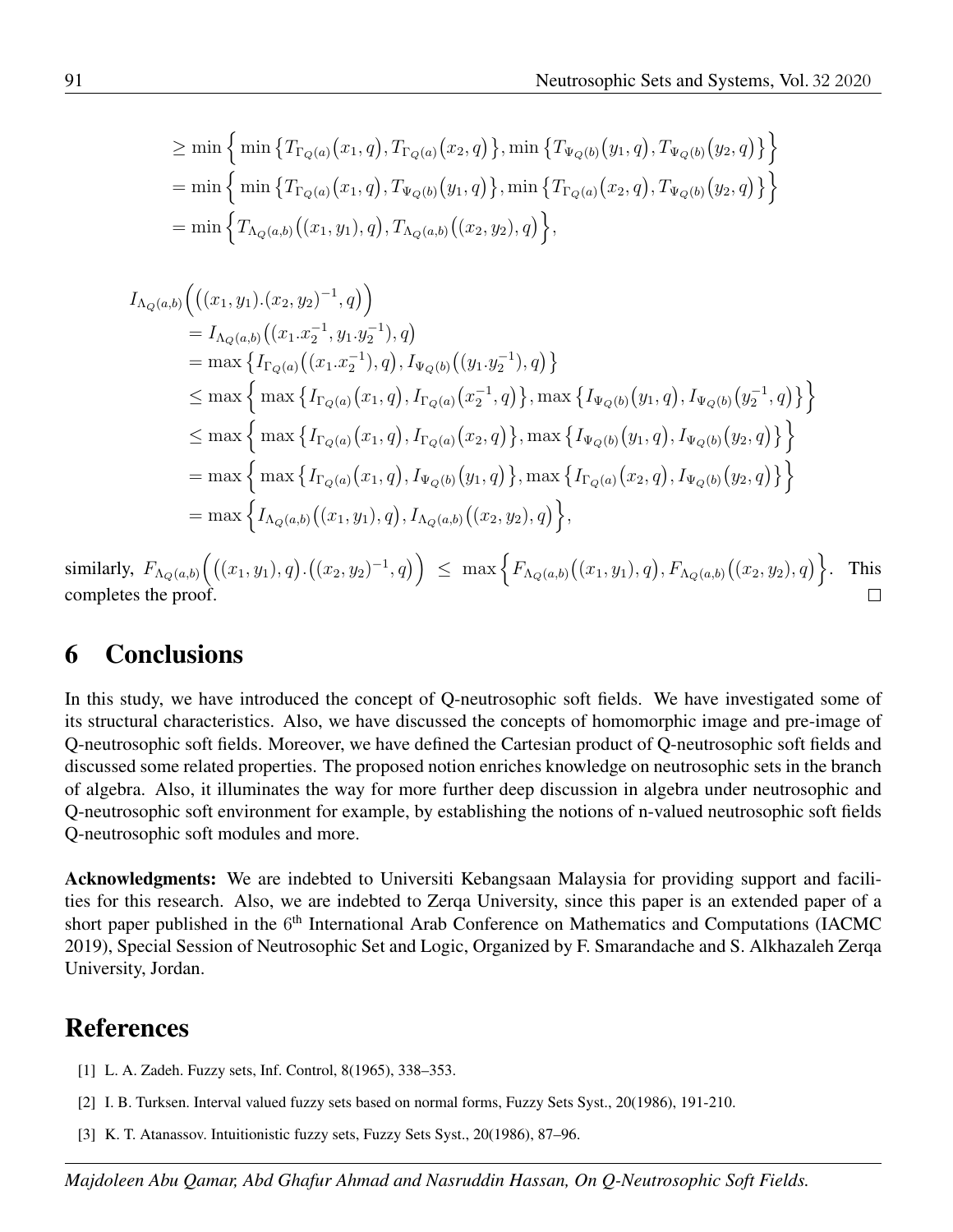- <span id="page-12-0"></span>[4] F. Smarandache. Neutrosophy. Neutrosophic Probability, Set and Logic, American Research Press: Rehoboth, IL, USA, 1998.
- <span id="page-12-1"></span>[5] F. Smarandache. Neutrosophic set, a generalisation of the intuitionistic fuzzy sets. Int. J. Pure Appl. Math., 24(2005), 287–297.
- <span id="page-12-2"></span>[6] D. Molodtsov. Soft set theory-first results, Comput. Math. App., 37(1999), 19–31.
- <span id="page-12-3"></span>[7] P. K. Maji, R. Biswas, and A. R. Roy. Fuzzy soft sets, J. Fuzzy Math., 9(2001), 589–602.
- <span id="page-12-4"></span>[8] P. K. Maji. Neutrosophic soft set, Ann. Fuzzy Math. Inform., 5(2013), 157–168.
- <span id="page-12-5"></span>[9] M. Abdel-Basset, M. Ali, and A. Atef. Uncertainty assessments of linear time-cost tradeoffs using neutrosophic set, Computers & Industrial Engineering, 141 (2020), 106286.
- [10] F. Karaaslan, and I. Deli. Soft neutrosophic classical sets and their applications in decision-making, Palestine Journal of Mathematics, 9(2020), 312-326.
- [11] M. Margaret A, P. Trinita, and S. Alkhazaleh. Neutrosophic vague topological spaces, Neutrosophic Sets Syst., 28(2019), 179-190.
- [12] F. Karaaslan. Correlation coefficients of single-valued neutrosophic refined soft sets and their applications in clustering analysis, Neural Computing and Applications, 28(2017), 2781-2793.
- [13] F. Karaaslan. Possiility neutrosophic soft sets and PNS-decision making method, Applied Soft Computing, 54(2017), 403-414.
- [14] M. Abdel-Basset, M. Ali, and A. Atef. Resource levelling problem in construction projects under neutrosophic environment, The Journal of Supercomputing (2019): 1-25.
- [15] M. Abdel-Basset, M. Mohamed, M. Elhoseny, F. Chiclana, and A. E. N. H. Zaied. Cosine similarity measures of bipolar neutrosophic set for diagnosis of bipolar disorder diseases, Artificial Intelligence in Medicine, 101(2019), 101735.
- [16] F. Karaaslan. Neutrosophic soft sets with applications in decision making, International Journal of Information Science and Intelligent System, 4(2015), 1-20.
- <span id="page-12-6"></span>[17] R. M. Hashim, M. Gulistan, I. Rehman, N. Hassan, and A. M. Nasruddin. Neutrosophic bipolar fuzzy fet and its application in medicines preparations, Neutrosophic Sets Syst., 31(2020), 86-100.
- <span id="page-12-7"></span>[18] M. Abu Qamar, and N. Hassan. Q-neutrosophic soft relation and its application in decision making, Entropy, 20(2018), 172.
- <span id="page-12-8"></span>[19] M. Abu Qamar, and N. Hassan. An approach toward a Q-neutrosophic soft set and its application in decision making, Symmetry, 11(2019), 139.
- <span id="page-12-9"></span>[20] A. Rosenfeld. Fuzzy groups, J. Math. Anal. Appl., 35(1971), 512-517.
- <span id="page-12-10"></span>[21] N. P. Mukherjee, and P. Bhattacharya. Fuzzy groups: some grouptheoretic analogs, Inf. Sci., 39(1986), 247-268.
- <span id="page-12-11"></span>[22] P. K. Sharma. Intuitionistic fuzzy groups, IFRSA Int. J. Data Warehous Min., 1(2011), 86-94.
- <span id="page-12-12"></span>[23] C. Jana, M. Pal, F. Karaaslan, and A. Sezgin.  $(\alpha, \beta)$ -Soft intersectional rings and ideals with their applications, New Mathematics and Natural Computation, 15(2019) 333-350.
- [24] A. Ullah , F. Karaaslan, and I. Ahmad. Soft uni-Abel-Grassmann's groups, European Journal of Pure and Applied Mathematics, 11(2018), 517-536.
- [25] A. Ullah, I. Ahmad, F. Hayat, F. Karaaslan, and M. Rashad. Soft intersection Abel-Grassmanns Groups, Journal of Hyperstructures, 7(2018), 149-173.
- [26] A. Al-Masarwah, and A. G. Ahmad. m-polar fuzzy ideals of BCK/BCI-algebras, J. King Saud Univ.-Sci., 31(2019), 1220- 1226.